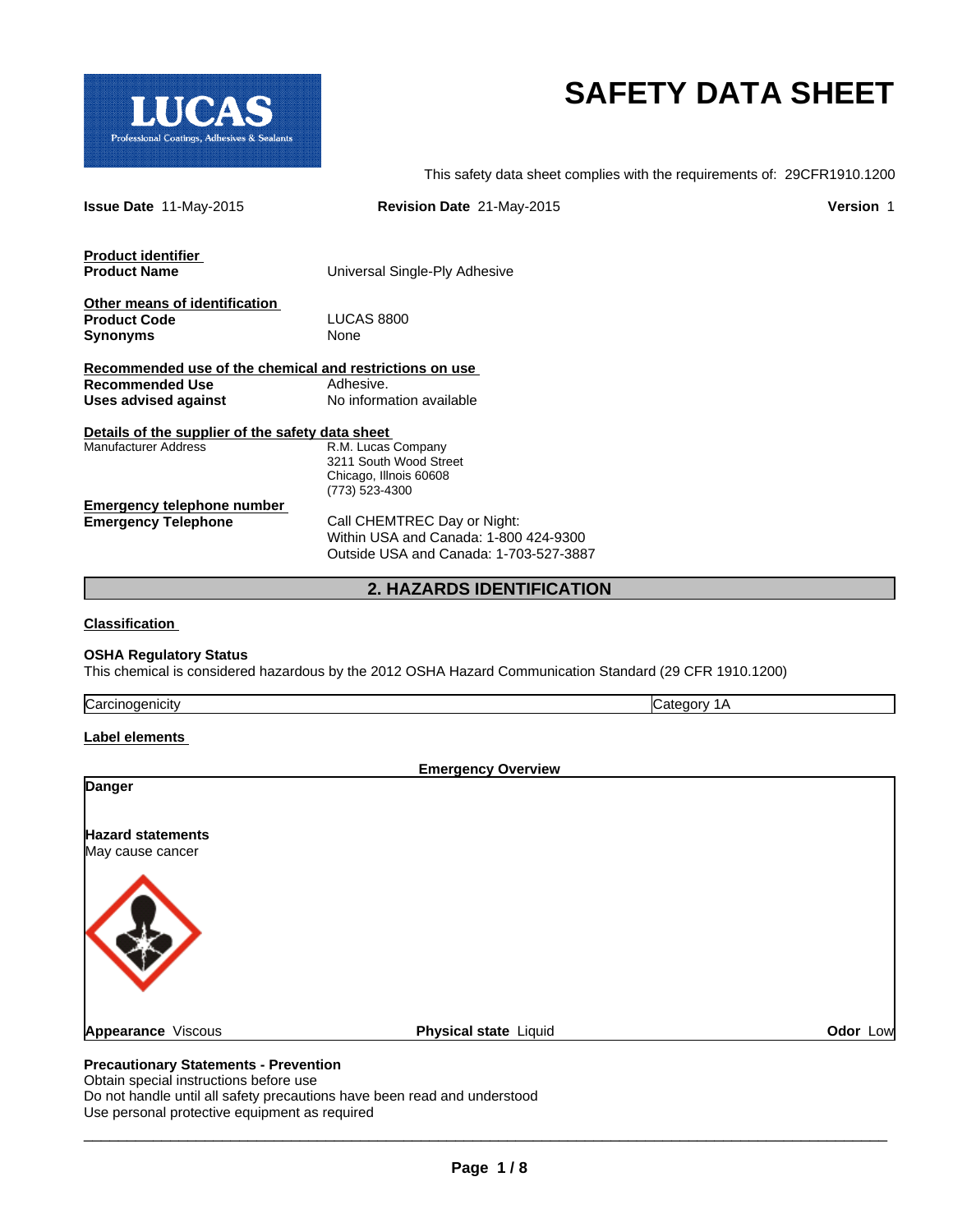## **Precautionary Statements - Response**

IF exposed or concerned: Get medical advice/attention

## **Precautionary Statements - Storage** Store locked up

## **Precautionary Statements - Disposal**

Disposal should be in accordance with applicable local, regional, national and international laws and regulations.

## **Hazards not otherwise classified (HNOC)**

Not applicable

# **Other Information**<br>Unknown acute toxicity

94.00368% of the mixture consists of ingredient(s) of unknown toxicity

 $\overline{\phantom{a}}$  ,  $\overline{\phantom{a}}$  ,  $\overline{\phantom{a}}$  ,  $\overline{\phantom{a}}$  ,  $\overline{\phantom{a}}$  ,  $\overline{\phantom{a}}$  ,  $\overline{\phantom{a}}$  ,  $\overline{\phantom{a}}$  ,  $\overline{\phantom{a}}$  ,  $\overline{\phantom{a}}$  ,  $\overline{\phantom{a}}$  ,  $\overline{\phantom{a}}$  ,  $\overline{\phantom{a}}$  ,  $\overline{\phantom{a}}$  ,  $\overline{\phantom{a}}$  ,  $\overline{\phantom{a}}$ 

## **3. COMPOSITION/INFORMATION ON INGREDIENTS**

## **Substance**

**Mixture** This product is a mixture.

This material is considered hazardous by the OSHA Hazard Communication Standard (29 CFR 1910.1200).

| Common name     | Adhesive.         |
|-----------------|-------------------|
| Synonyms        | None.             |
| Chemical nature | Aqueous solution. |

| Chemical Name      | <b>CAS No.</b> | Weight-%     | <b>Trade Secret</b> |
|--------------------|----------------|--------------|---------------------|
| Water              | 7732-18-5      | $-60%$<br>50 |                     |
| Acrylic Co-Polymer | 25035-69-2     | 40%<br>30    |                     |

## **4. FIRST AID MEASURES**

| <b>Description of first aid measures</b>                                   |                                                                                                                                                                                                   |  |
|----------------------------------------------------------------------------|---------------------------------------------------------------------------------------------------------------------------------------------------------------------------------------------------|--|
| <b>General advice</b>                                                      | Under conditions of normal use, no hazards are anticipated which require special first aid<br>measures.                                                                                           |  |
| Eye contact                                                                | In the case of contact with eyes, rinse immediately with plenty of water and seek medical<br>advice.                                                                                              |  |
| <b>Skin contact</b>                                                        | Wash thoroughly with soap and water. Remove contaminated clothing and shoes. Wash<br>contaminated clothing before reuse. In the case of skin irritation or allergic reactions see a<br>physician. |  |
| <b>Inhalation</b>                                                          | Move to fresh air in case of accidental inhalation of vapors. If continued difficulty with<br>breathing is experienced, get medical attention immediately.                                        |  |
| Ingestion                                                                  | Not an expected route of exposure. If swallowed, do not induce vomiting. Get medical<br>attention immediately.                                                                                    |  |
| Self-protection of the first aider                                         | First aider: Pay attention to self-protection!.                                                                                                                                                   |  |
| Most important symptoms and effects, both acute and delayed                |                                                                                                                                                                                                   |  |
| <b>Symptoms</b>                                                            | May cause skin irritation. May cause eye irritation.                                                                                                                                              |  |
| Indication of any immediate medical attention and special treatment needed |                                                                                                                                                                                                   |  |
| Note to physicians                                                         | Treat symptomatically.                                                                                                                                                                            |  |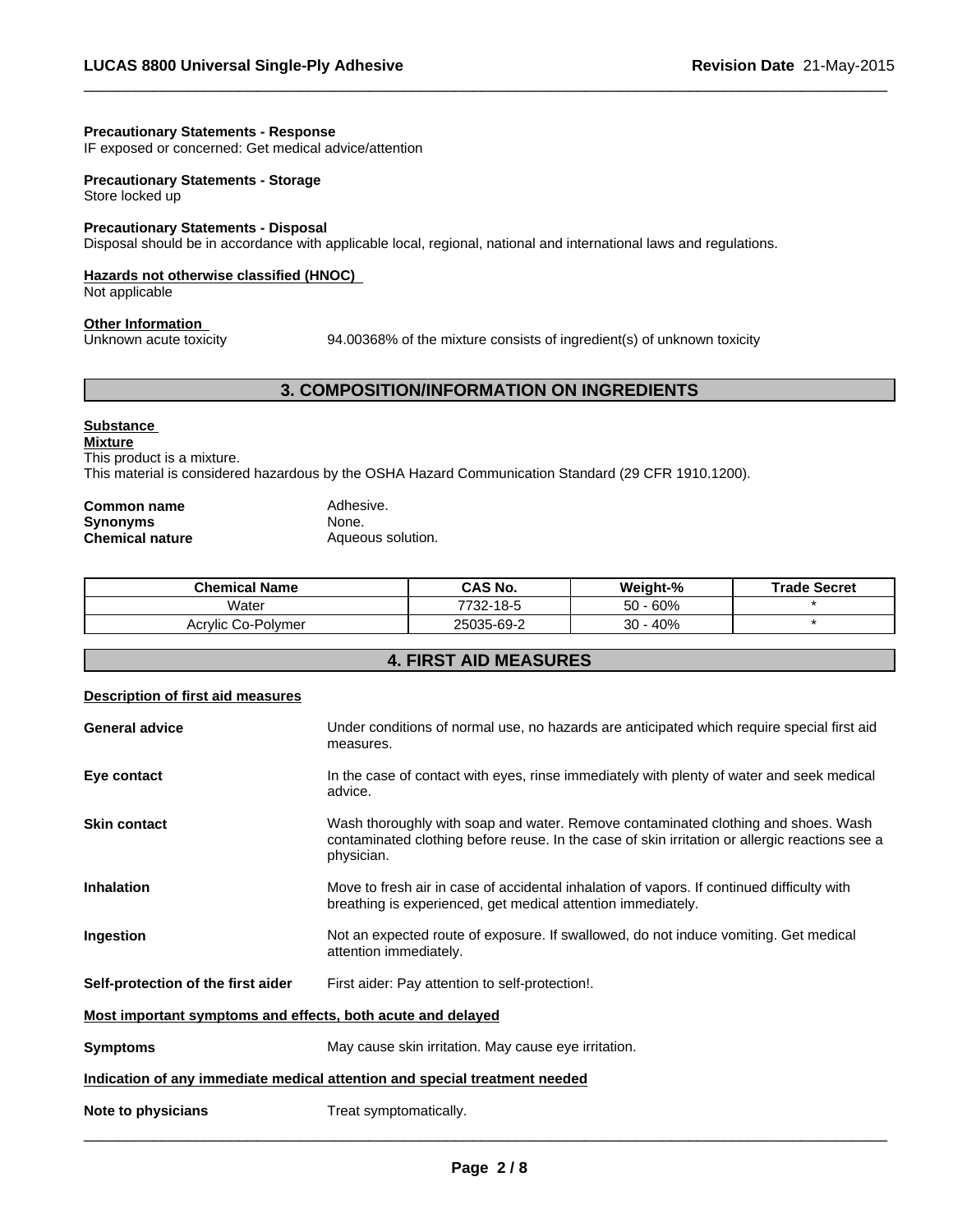## **5. FIRE-FIGHTING MEASURES**

 $\overline{\phantom{a}}$  ,  $\overline{\phantom{a}}$  ,  $\overline{\phantom{a}}$  ,  $\overline{\phantom{a}}$  ,  $\overline{\phantom{a}}$  ,  $\overline{\phantom{a}}$  ,  $\overline{\phantom{a}}$  ,  $\overline{\phantom{a}}$  ,  $\overline{\phantom{a}}$  ,  $\overline{\phantom{a}}$  ,  $\overline{\phantom{a}}$  ,  $\overline{\phantom{a}}$  ,  $\overline{\phantom{a}}$  ,  $\overline{\phantom{a}}$  ,  $\overline{\phantom{a}}$  ,  $\overline{\phantom{a}}$ 

## **Suitable extinguishing media**

Use extinguishing measures that are appropriate to local circumstances and the surrounding environment. Dry chemical. Carbon dioxide (CO2). Sand. Use foam or water FOG as a last resort.

**Unsuitable extinguishing media** Do not use a solid water stream as it may scatter and spread fire.

## **Specific hazards arising from the chemical**

No information available.

**Hazardous combustion products**Thermal decomposition (burning) may release irritating, corrosive and/or toxic gases, vapors and fumes.

**Explosion data Sensitivity to Mechanical Impact** Not sensitive. **Sensitivity to Static Discharge** Not sensitive.

## **Protective equipment and precautions for firefighters**

As in any fire, wear self-contained breathing apparatus pressure-demand, MSHA/NIOSH (approved or equivalent) and full protective gear.

## **6. ACCIDENTAL RELEASE MEASURES**

## **Personal precautions, protective equipment and emergency procedures**

| <b>Personal precautions</b>                                  | No action should be taken involving any personal risk or without suitable training. Use<br>personal protective equipment as required.                                                                                                                                                                 |  |  |
|--------------------------------------------------------------|-------------------------------------------------------------------------------------------------------------------------------------------------------------------------------------------------------------------------------------------------------------------------------------------------------|--|--|
| <b>Other Information</b>                                     | Extremely slippery when spilled.                                                                                                                                                                                                                                                                      |  |  |
| For emergency responders                                     | Use personal protection recommended in Section 8.                                                                                                                                                                                                                                                     |  |  |
| <b>Environmental precautions</b>                             |                                                                                                                                                                                                                                                                                                       |  |  |
| <b>Environmental precautions</b>                             | Avoid release to the environment. Prevent further leakage or spillage if safe to do so.<br>Prevent product from entering sewers, drains, or waterways. Local authorities should be<br>advised if significant spillages can not be contained. See Section 12 for additional<br>ecological information. |  |  |
| Methods and material for containment and cleaning up         |                                                                                                                                                                                                                                                                                                       |  |  |
| <b>Methods for containment</b>                               | Contain spillage with non-combustible absorbent material, e.g. sand, earth, diatomaceous<br>earth, vermiculite.                                                                                                                                                                                       |  |  |
| Methods for cleaning up                                      | Pick up the absorbed material (described just above) and transfer to properly labeled<br>containers for disposal according to local / national regulations (see Section 13).                                                                                                                          |  |  |
| Prevention of secondary hazards                              | Clean contaminated objects and areas thoroughly observing environmental regulations.                                                                                                                                                                                                                  |  |  |
| <b>7. HANDLING AND STORAGE</b>                               |                                                                                                                                                                                                                                                                                                       |  |  |
| <b>Precautions for safe handling</b>                         |                                                                                                                                                                                                                                                                                                       |  |  |
| Advice on safe handling                                      | Use personal protective equipment as required.                                                                                                                                                                                                                                                        |  |  |
| Conditions for safe storage, including any incompatibilities |                                                                                                                                                                                                                                                                                                       |  |  |
| <b>Storage Conditions</b>                                    | Keep from freezing. Keep containers tightly closed in a cool, dry, well-ventilated place.                                                                                                                                                                                                             |  |  |
| Incompatible materials                                       | Strong acids. Strong oxidizing agents.                                                                                                                                                                                                                                                                |  |  |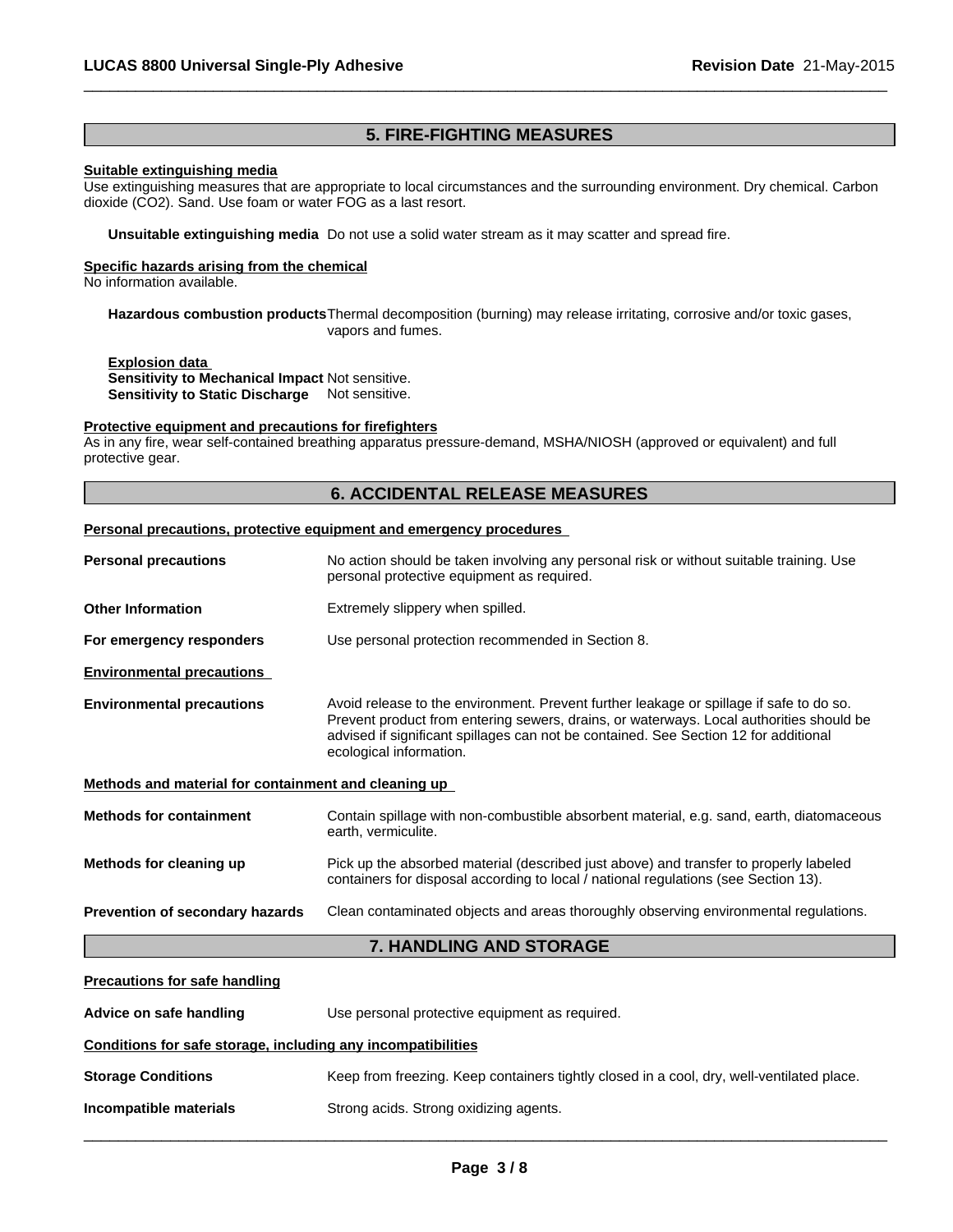## **8. EXPOSURE CONTROLS/PERSONAL PROTECTION**

 $\overline{\phantom{a}}$  ,  $\overline{\phantom{a}}$  ,  $\overline{\phantom{a}}$  ,  $\overline{\phantom{a}}$  ,  $\overline{\phantom{a}}$  ,  $\overline{\phantom{a}}$  ,  $\overline{\phantom{a}}$  ,  $\overline{\phantom{a}}$  ,  $\overline{\phantom{a}}$  ,  $\overline{\phantom{a}}$  ,  $\overline{\phantom{a}}$  ,  $\overline{\phantom{a}}$  ,  $\overline{\phantom{a}}$  ,  $\overline{\phantom{a}}$  ,  $\overline{\phantom{a}}$  ,  $\overline{\phantom{a}}$ 

## **Control parameters**

| <b>Exposure Guidelines</b>                                            | No ACGIH or OSHA PEL is assigned to this mixture.<br>Exposure limits for the component materials are shown below.<br>This product, as supplied, is not believed to contain any hazardous material that exceeds<br>exposure limits established by OSHA. |  |  |
|-----------------------------------------------------------------------|--------------------------------------------------------------------------------------------------------------------------------------------------------------------------------------------------------------------------------------------------------|--|--|
| Appropriate engineering controls                                      |                                                                                                                                                                                                                                                        |  |  |
| <b>Engineering Controls</b>                                           | None under normal outdoor use conditions.                                                                                                                                                                                                              |  |  |
| Individual protection measures, such as personal protective equipment |                                                                                                                                                                                                                                                        |  |  |
| <b>Eye/face protection</b>                                            | Wear safety glasses with side shields (or goggles).                                                                                                                                                                                                    |  |  |
| Skin and body protection                                              | Wear protective gloves and protective clothing that is resistant to chemical penetration.                                                                                                                                                              |  |  |
| <b>Respiratory protection</b>                                         | No protective equipment is needed under normal use conditions.                                                                                                                                                                                         |  |  |
| <b>General Hygiene Considerations</b>                                 | Wash face, hands and any exposed skin thoroughly after handling. Wash contaminated<br>clothing before reuse.                                                                                                                                           |  |  |

## **9. PHYSICAL AND CHEMICAL PROPERTIES**

## **Information on basic physical and chemical properties**

| <b>Physical state</b><br>Appearance<br><b>Color</b> | Liquid<br><b>Viscous</b><br><b>Clear White</b>                                                                                                                                             | Odor<br><b>Odor threshold</b>                                  | Low<br>Negligible odor. |
|-----------------------------------------------------|--------------------------------------------------------------------------------------------------------------------------------------------------------------------------------------------|----------------------------------------------------------------|-------------------------|
| <b>Property</b>                                     | Values                                                                                                                                                                                     | Remarks • Method                                               |                         |
| pH                                                  | Not applicable                                                                                                                                                                             |                                                                |                         |
| <b>Melting point/freezing point</b>                 | None / 0 $^{\circ}$ C None / 32 $^{\circ}$ F                                                                                                                                               | Melting Point is not applicable. Freezing points are<br>shown. |                         |
| Boiling point / boiling range                       | > 100 °C / 212 °F                                                                                                                                                                          |                                                                |                         |
| <b>Flash point</b>                                  | Not applicable °C / Not applicable °F Non Flammable                                                                                                                                        |                                                                |                         |
| <b>Evaporation rate</b>                             | The evaporation rate of the water<br>component of this emulsion product is upon atmospheric conditions.<br>dependent upon: 1) The temperature<br>of the water at the air-water surface; 2) | No data available. Evaporation rate is dependent               |                         |
|                                                     | The humidity of the air; 3) The area of                                                                                                                                                    |                                                                |                         |
|                                                     | the air-water surface; 4) The<br>temperature of the air. No information                                                                                                                    |                                                                |                         |
|                                                     | available                                                                                                                                                                                  |                                                                |                         |
| Flammability (solid, gas)                           | Non Flammable                                                                                                                                                                              |                                                                |                         |
| <b>Flammability Limit in Air</b>                    |                                                                                                                                                                                            | Not flammable                                                  |                         |
| <b>Upper flammability limit:</b>                    | Not applicable                                                                                                                                                                             |                                                                |                         |
| Lower flammability limit:                           | Not applicable                                                                                                                                                                             |                                                                |                         |
| Vapor pressure                                      | $2.33$ (kPa)                                                                                                                                                                               | @ 20 °C                                                        |                         |
| Vapor density                                       | 5.3                                                                                                                                                                                        | Where: Air = 1 at 68 degrees $F(20$ degrees C)                 |                         |
| <b>Specific Gravity</b>                             | 1.1                                                                                                                                                                                        | Water = $1g/ml$                                                |                         |
| <b>Water solubility</b>                             | Dispersible                                                                                                                                                                                |                                                                |                         |
| Solubility in other solvents                        | Soluble in aromatic and aliphatic<br>solvents.                                                                                                                                             |                                                                |                         |
| <b>Partition coefficient</b>                        | No information available                                                                                                                                                                   | No data available.                                             |                         |
| <b>Autoignition temperature</b>                     | 330 °C / 626 °F                                                                                                                                                                            |                                                                |                         |
| <b>Decomposition temperature</b>                    | No information available                                                                                                                                                                   |                                                                |                         |
| <b>Kinematic viscosity</b>                          | No information available                                                                                                                                                                   |                                                                |                         |
| <b>Dynamic viscosity</b>                            | No information available                                                                                                                                                                   |                                                                |                         |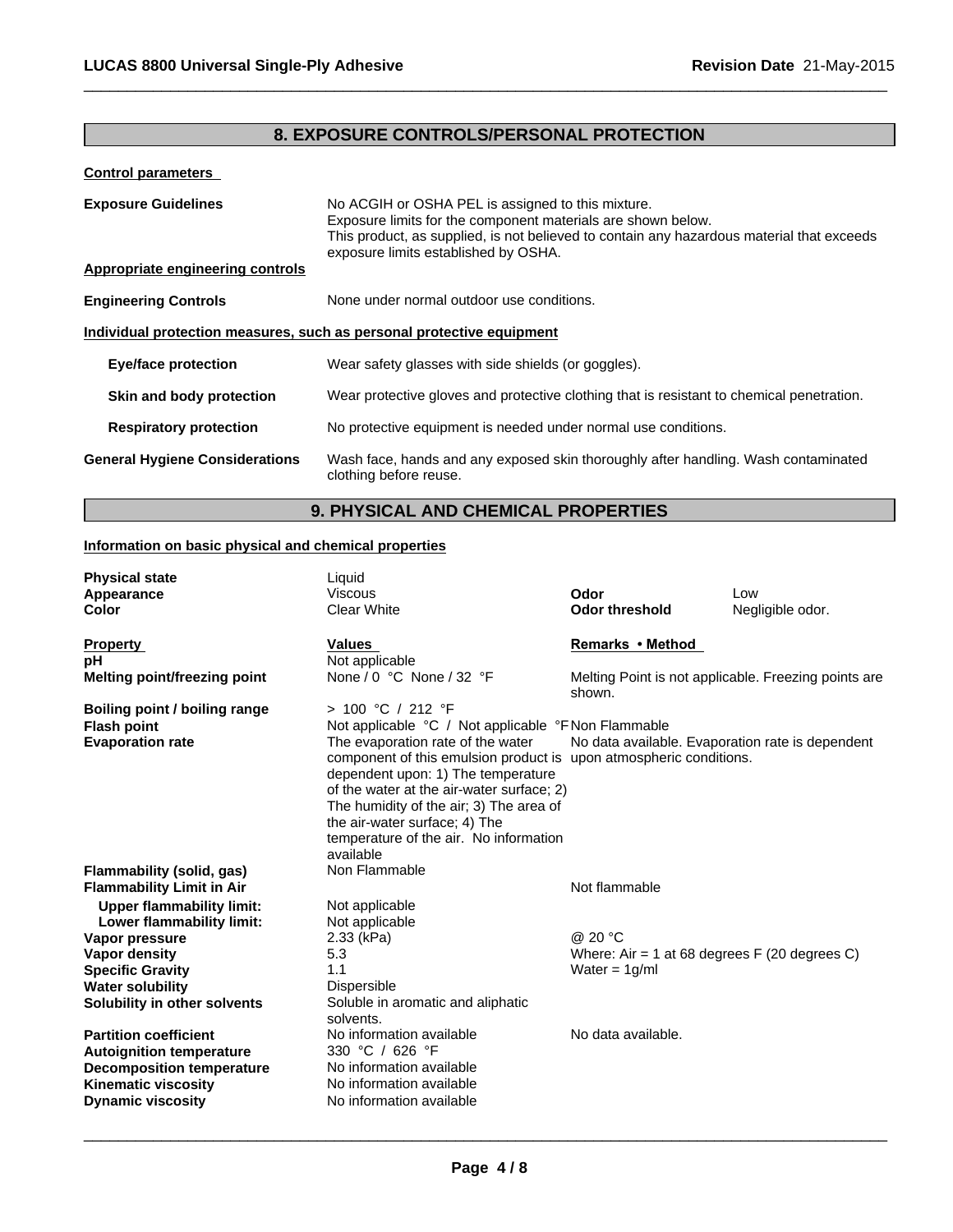| <b>Explosive properties</b> | Not an explosive |
|-----------------------------|------------------|
| <b>Oxidizing properties</b> | None             |

## **Other Information**

**Softening point** Not applicable<br> **Molecular weight** No information **VOC Content (%)**<br>Density **Density** 11.0 to 11.4 lb/gal<br> **Bulk density** Not applicable

No information available<br>Less than 50 g/l **Not applicable** 

## **10. STABILITY AND REACTIVITY**

 $\overline{\phantom{a}}$  ,  $\overline{\phantom{a}}$  ,  $\overline{\phantom{a}}$  ,  $\overline{\phantom{a}}$  ,  $\overline{\phantom{a}}$  ,  $\overline{\phantom{a}}$  ,  $\overline{\phantom{a}}$  ,  $\overline{\phantom{a}}$  ,  $\overline{\phantom{a}}$  ,  $\overline{\phantom{a}}$  ,  $\overline{\phantom{a}}$  ,  $\overline{\phantom{a}}$  ,  $\overline{\phantom{a}}$  ,  $\overline{\phantom{a}}$  ,  $\overline{\phantom{a}}$  ,  $\overline{\phantom{a}}$ 

**Reactivity**  Not applicable

Not applicable

**Chemical stability** Stable. **Possibility of Hazardous Reactions** None under normal use. **Hazardous polymerization** Hazardous polymerization does not occur.

**Conditions to avoid** None known. **Incompatible materials** Strong acids. Strong oxidizing agents. **Hazardous Decomposition Products** Combustion may produce carbon monoxide, carbon dioxide, and other asphyxiants.

## **11. TOXICOLOGICAL INFORMATION**

## **Information on likely routes of exposure**

| <b>Product Information</b>           | Toxicological testing has not been conducted for this product overall. Available toxicological<br>data for individualingredients are summarized below.                                                                                                                                                                                                       |
|--------------------------------------|--------------------------------------------------------------------------------------------------------------------------------------------------------------------------------------------------------------------------------------------------------------------------------------------------------------------------------------------------------------|
| <b>Inhalation</b>                    | Avoid breathing vapors or mists.                                                                                                                                                                                                                                                                                                                             |
| Eye contact                          | Avoid contact with eyes. Contact with eyes may cause irritation.                                                                                                                                                                                                                                                                                             |
| <b>Skin contact</b>                  | May cause irritation.                                                                                                                                                                                                                                                                                                                                        |
| Ingestion                            | If swallowed, do not induce vomiting. Get medical attention immediately. Not an expected<br>route of exposure.                                                                                                                                                                                                                                               |
| <b>Component Information</b>         | * No significant exposure to Crystalline Silica (Quartz) is thought to occur during the use of<br>products in which Crystalline Silica (Quartz) is bound to other materials, such as in paints<br>and coatings. As one reference, see California Office of Health Hazard Assessment at:<br>http://www.oehha.org/prop65/CRNR_notices/safe_use/sylicasud2.html |
|                                      | The IARC Monograph (Vol 93, 2010, Carbon Black, Titanium Dioxide, Talc) states: "No<br>significant exposure to primary particles of Titanium Dioxide is thought to occur during the<br>use of products in which Titanium Dioxide is bound to other materials, such as in paints."                                                                            |
| Information on toxicological effects |                                                                                                                                                                                                                                                                                                                                                              |
| <b>Symptoms</b>                      | No information available.                                                                                                                                                                                                                                                                                                                                    |
|                                      | Delayed and immediate effects as well as chronic effects from short and long-term exposure                                                                                                                                                                                                                                                                   |
| <b>Skin corrosion/irritation</b>     | Can cause skin irritation.                                                                                                                                                                                                                                                                                                                                   |
|                                      |                                                                                                                                                                                                                                                                                                                                                              |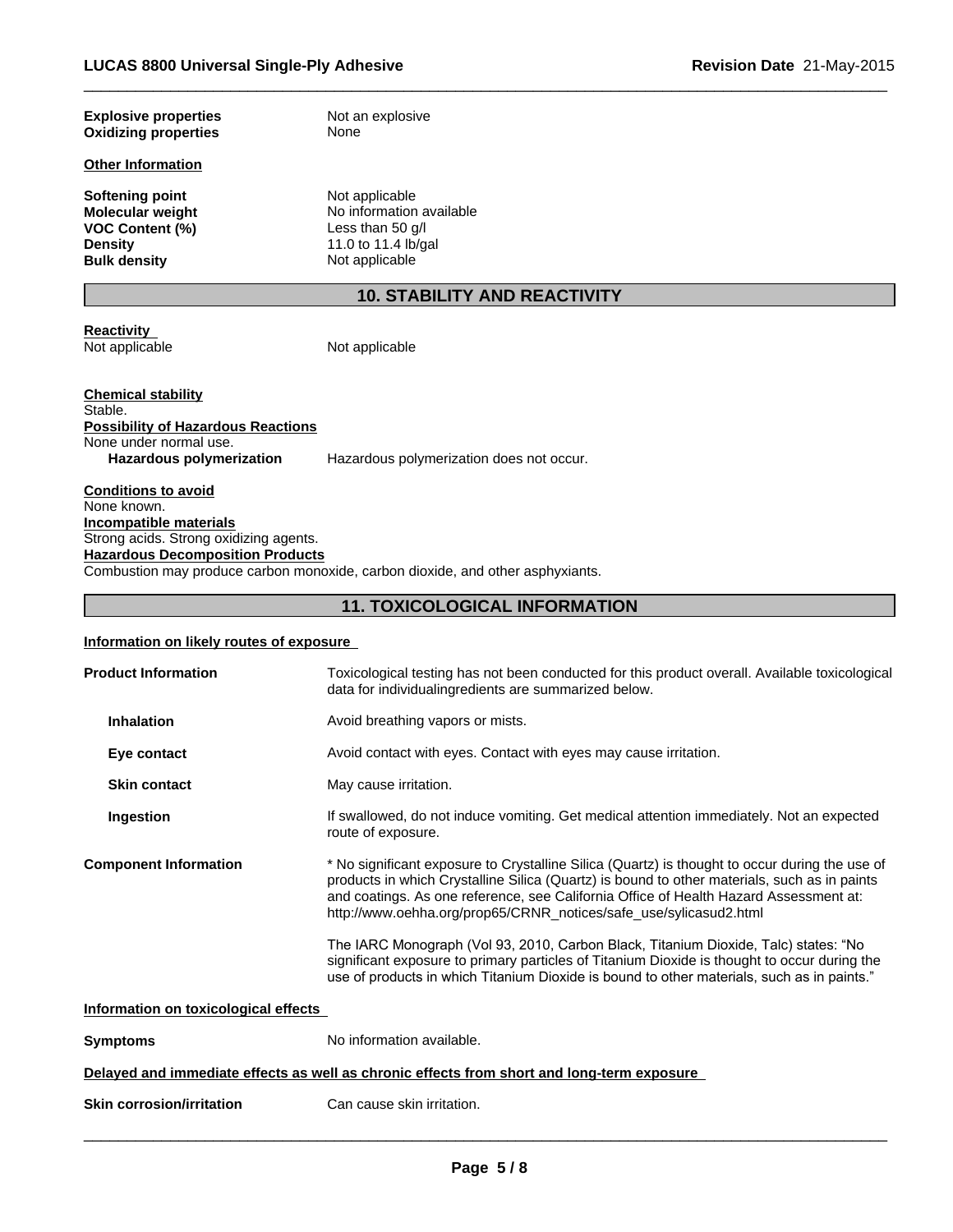| Serious eye damage/eye irritation<br><b>Irritation</b><br><b>Corrosivity</b>                      | Irritating to eyes.                                                                                                     |
|---------------------------------------------------------------------------------------------------|-------------------------------------------------------------------------------------------------------------------------|
|                                                                                                   | Irritating to eyes and skin.                                                                                            |
|                                                                                                   | Not classified.                                                                                                         |
| <b>Sensitization</b>                                                                              | May cause sensitization of susceptible persons.                                                                         |
| <b>Germ cell mutagenicity</b>                                                                     | This product does not contain any ingredients that cause germ cell mutagenicity.                                        |
| Carcinogenicity                                                                                   | The table below indicates whether each agency (ACGIH, IARC, NTP, or OSHA) has listed                                    |
|                                                                                                   | any ingredient as a carcinogen.                                                                                         |
| Legend                                                                                            | ACGIH (American Conference of Governmental Industrial Hygienists)                                                       |
| A1 - Known Human Carcinogen                                                                       |                                                                                                                         |
| A2 - Suspected Human Carcinogen                                                                   |                                                                                                                         |
| A3 - Animal Carcinogen                                                                            |                                                                                                                         |
| A4 - Not Classifiable as a Human Carcinogen<br>IARC (International Agency for Research on Cancer) |                                                                                                                         |
| Group 1 - Carcinogenic to Humans                                                                  |                                                                                                                         |
| Group 2A - Probably Carcinogenic to Humans                                                        |                                                                                                                         |
| Group 2B - Possibly Carcinogenic to Humans                                                        |                                                                                                                         |
| Group 3 - Not classifiable as a human carcinogen.                                                 |                                                                                                                         |
| NTP (National Toxicology Program)<br>Known - Known Carcinogen                                     |                                                                                                                         |
|                                                                                                   | Reasonably Anticipated - Reasonably Anticipated to be a Human Carcinogen                                                |
|                                                                                                   | OSHA (Occupational Safety and Health Administration of the US Department of Labor)                                      |
| X - Present                                                                                       |                                                                                                                         |
| <b>Reproductive toxicity</b>                                                                      | None known.                                                                                                             |
| <b>Developmental Toxicity</b>                                                                     | None known.                                                                                                             |
| <b>Teratogenicity</b>                                                                             | None known.                                                                                                             |
| <b>STOT - single exposure</b>                                                                     | No information available.                                                                                               |
| <b>STOT - repeated exposure</b>                                                                   | No information available.                                                                                               |
|                                                                                                   | No information available.                                                                                               |
| Numerical measures of toxicity - Product Information                                              | The following values are calculated based on chapter 3.1 of the GHS document For exterior use only. Do not use indoors. |
| <b>ATEmix (oral)</b>                                                                              | 10,453.00                                                                                                               |
|                                                                                                   | <b>12. ECOLOGICAL INFORMATION</b>                                                                                       |
| <b>Aspiration hazard</b>                                                                          |                                                                                                                         |
| <b>Ecotoxicity</b>                                                                                |                                                                                                                         |
| This mixture contains no known hazards to the aquatic environment.                                |                                                                                                                         |
| Persistence and degradability                                                                     |                                                                                                                         |
| No information available.                                                                         |                                                                                                                         |
|                                                                                                   |                                                                                                                         |
| <b>Bioaccumulation</b>                                                                            |                                                                                                                         |
| No information available.                                                                         |                                                                                                                         |
|                                                                                                   |                                                                                                                         |
| Other adverse effects                                                                             | No information available                                                                                                |
|                                                                                                   | <b>13. DISPOSAL CONSIDERATIONS</b>                                                                                      |
| Waste treatment methods                                                                           |                                                                                                                         |
|                                                                                                   |                                                                                                                         |
| <b>Disposal of wastes</b>                                                                         | Disposal should be in accordance with applicable local, regional, national and international                            |
|                                                                                                   | laws and regulations.                                                                                                   |
| <b>Contaminated packaging</b>                                                                     | Do not reuse container.                                                                                                 |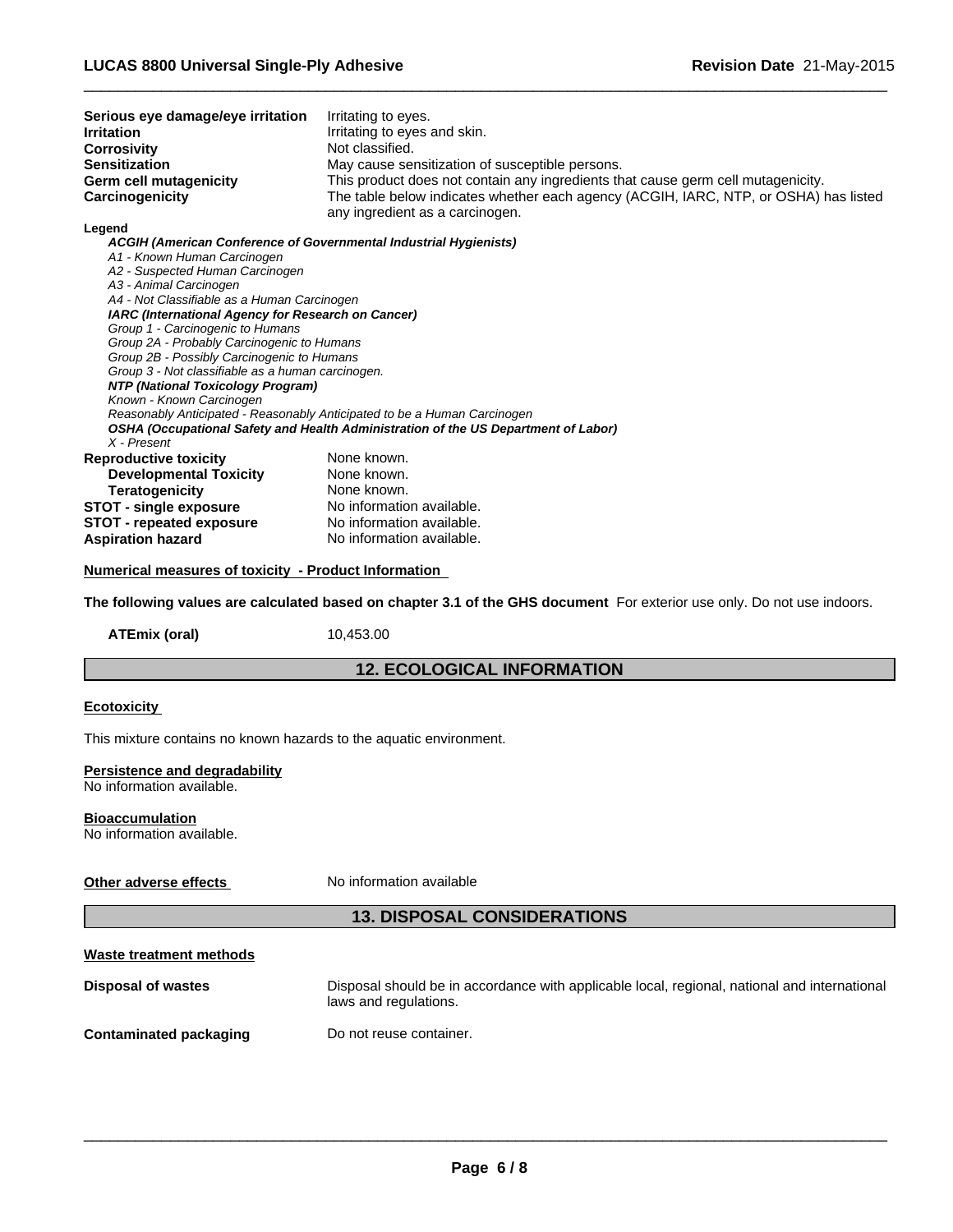| <b>14. TRANSPORT INFORMATION</b> |                                                                                                                            |  |
|----------------------------------|----------------------------------------------------------------------------------------------------------------------------|--|
| Note:                            | This material is not subject to regulation as a hazardous material for shipping                                            |  |
| <b>DOT</b>                       | Not regulated.                                                                                                             |  |
| <u>TDG</u>                       | Not regulated.                                                                                                             |  |
| <b>MEX</b>                       | Not regulated.                                                                                                             |  |
| ICAO (air)                       | Not regulated.                                                                                                             |  |
| <b>IATA</b>                      | Not regulated.                                                                                                             |  |
| <b>IMDG</b>                      | Not regulated.                                                                                                             |  |
| RID                              | Not applicable in the United States.                                                                                       |  |
| <b>ADR</b>                       | Not applicable in the United States.                                                                                       |  |
| <b>ADN</b>                       | Not applicable in the United States.                                                                                       |  |
|                                  | <b>15. REGULATORY INFORMATION</b>                                                                                          |  |
| <b>International Inventories</b> |                                                                                                                            |  |
| <b>TSCA</b>                      | All of the components of this product are listed on the US TSCA (Toxic Substances Control<br>Act) Inventory or are exempt. |  |
| <b>DSL/NDSL</b>                  | All of the components of this product are listed on the DSL.                                                               |  |

 $\overline{\phantom{a}}$  ,  $\overline{\phantom{a}}$  ,  $\overline{\phantom{a}}$  ,  $\overline{\phantom{a}}$  ,  $\overline{\phantom{a}}$  ,  $\overline{\phantom{a}}$  ,  $\overline{\phantom{a}}$  ,  $\overline{\phantom{a}}$  ,  $\overline{\phantom{a}}$  ,  $\overline{\phantom{a}}$  ,  $\overline{\phantom{a}}$  ,  $\overline{\phantom{a}}$  ,  $\overline{\phantom{a}}$  ,  $\overline{\phantom{a}}$  ,  $\overline{\phantom{a}}$  ,  $\overline{\phantom{a}}$ 

**Legend:** 

**TSCA** - United States Toxic Substances Control Act Section 8(b) Inventory **DSL/NDSL** - Canadian Domestic Substances List/Non-Domestic Substances List **EINECS/ELINCS** - European Inventory of Existing Chemical Substances/European List of Notified Chemical Substances

**ENCS** - Japan Existing and New Chemical Substances **IECSC** - China Inventory of Existing Chemical Substances

**KECL** - Korean Existing and Evaluated Chemical Substances

**PICCS** - Philippines Inventory of Chemicals and Chemical Substances

**AICS** - Australian Inventory of Chemical Substances

## **US Federal Regulations**

## **SARA 313**

Section 313 of Title III of the Superfund Amendments and Reauthorization Act of 1986 (SARA). This product does not contain any chemicals which are subject to the reporting requirements of the Act and Title 40 of the Code of Federal Regulations, Part 372

## **SARA 311/312 Hazard Categories**

| Acute health hazard               | No. |  |
|-----------------------------------|-----|--|
| Chronic Health Hazard             | No. |  |
| Fire hazard                       | N٥  |  |
| Sudden release of pressure hazard | No. |  |
| <b>Reactive Hazard</b>            | No. |  |

## **CWA (Clean Water Act)**

This product does not contain any substances regulated as pollutants pursuant to the Clean Water Act (40 CFR 122.21 and 40 CFR 122.42)

## **CERCLA**

This material, as supplied, does not contain any substances regulated as hazardous substances under the Comprehensive Environmental Response Compensation and Liability Act (CERCLA) (40 CFR 302).

## **US State Regulations**

## **California Proposition 65**